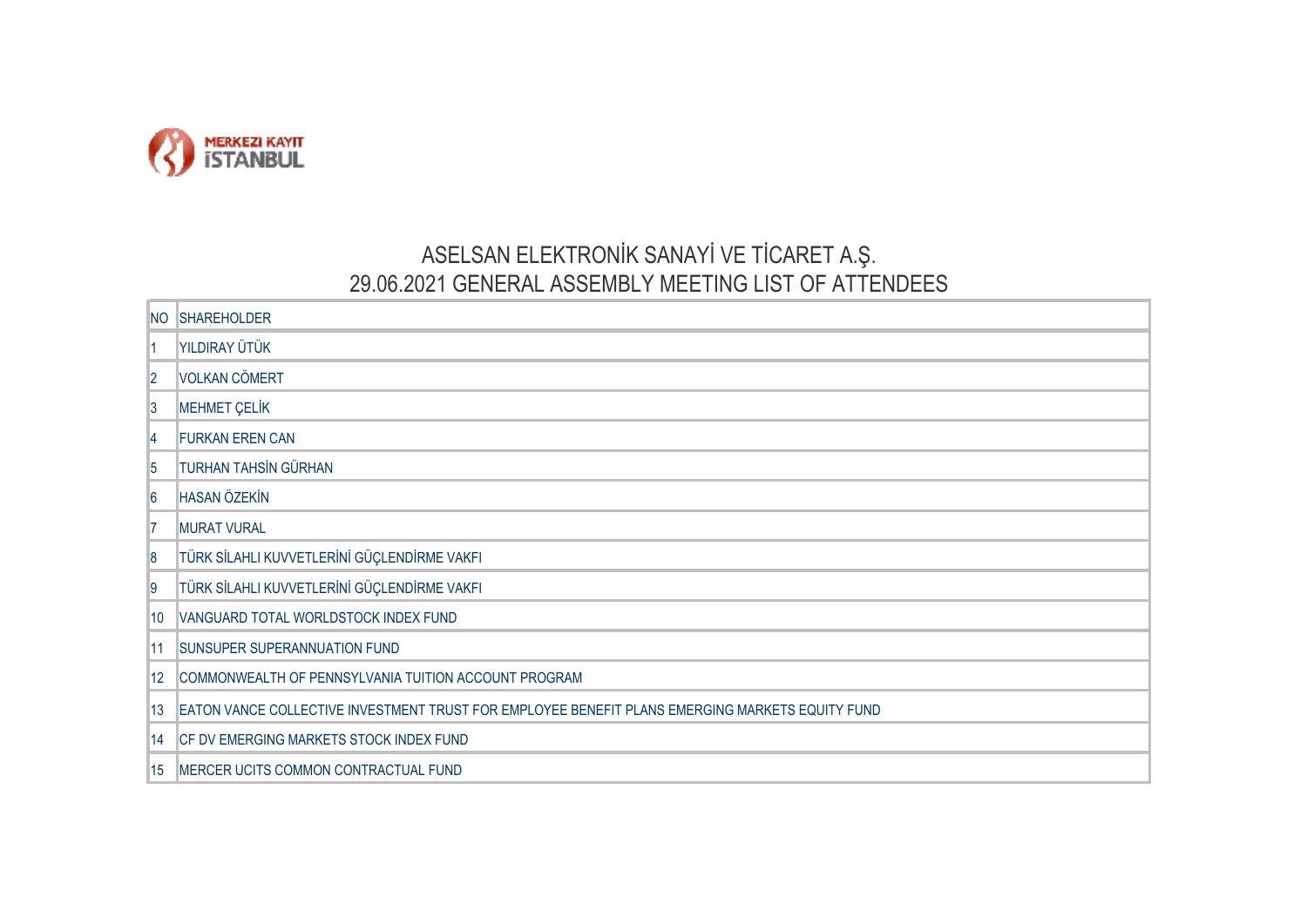| 16                | UNIVERSAL INVESTMENTGESELLSCHAFT MBH FORKFPT UNIVERSAL FONDS                                    |
|-------------------|-------------------------------------------------------------------------------------------------|
| 17                | NEW YORK STATE TEACHERS RETIREMENT SYSTEM                                                       |
| 18                | SAN DIEGO COUNTY EMPLOYEES RETIREMENT ASSOCIATION                                               |
| 19                | EATON VANCE TRUST COM. PAR. STRUC.EMER.MARK.CORE EQUITY FUND                                    |
| 20                | <b>CIBC EMERG MARKETS INDEX FUND</b>                                                            |
| 21                | STATE STREET TOTAL RETURN V.I.S. FUND                                                           |
| $22 \overline{ }$ | <b>EASTSPRING INVESTMENTS</b>                                                                   |
| 23                | PANAGORA DIVERSIFIEDRISK MULTI ASSET FUNLTD                                                     |
| 24                | <b>MICROSOFT CORPORATION</b>                                                                    |
| 25                | NEW YORK STATE TEACHERS RETIREMENT SYSTEM                                                       |
| 26                | SERIES B-CHANNING EMERGING MARKETS SMALL CAP FUND A SERIES OF CHANNING INVESTOR SERIES FUND LLC |
| 127               | CITY OF NEW YORK GROUP TRUST                                                                    |
| 28                | INTERNATIONAL BANK FOR RECONSTRUCTION AND DEVEL                                                 |
| 29                | FRANKLIN TEMPLETON ETF TRUST-FRANKLIN LIBERTYQ EMERGING MARKETS ETF                             |
| 30                | THE PEOPLE'S BANK OF CHINA                                                                      |
| 31                | <b>CITY OF NEW YORK GROUP TRUST</b>                                                             |
| 32                | <b>POOL REINSURANCE COMPANY LIMITED</b>                                                         |
| 33                | <b>PANAGORA GROUP TRUST</b>                                                                     |
| 34                | AMERICAN CENTURY ETF TRUST-AVANTIS EMERGING MARKETS EQUITY ETF                                  |
| 135               | <b>MERCER QIF CCF</b>                                                                           |
| 36                | PACIFIC SELECT FUND-PD EMERGING MARKETSPORTFOLIO                                                |
| 37                | <b>SPDR S+P EMERGING MARKETS FUND</b>                                                           |
| 38                | PUBLIC EMPLOYEE RETIREMENT ASSOC OF NEW MEXICO                                                  |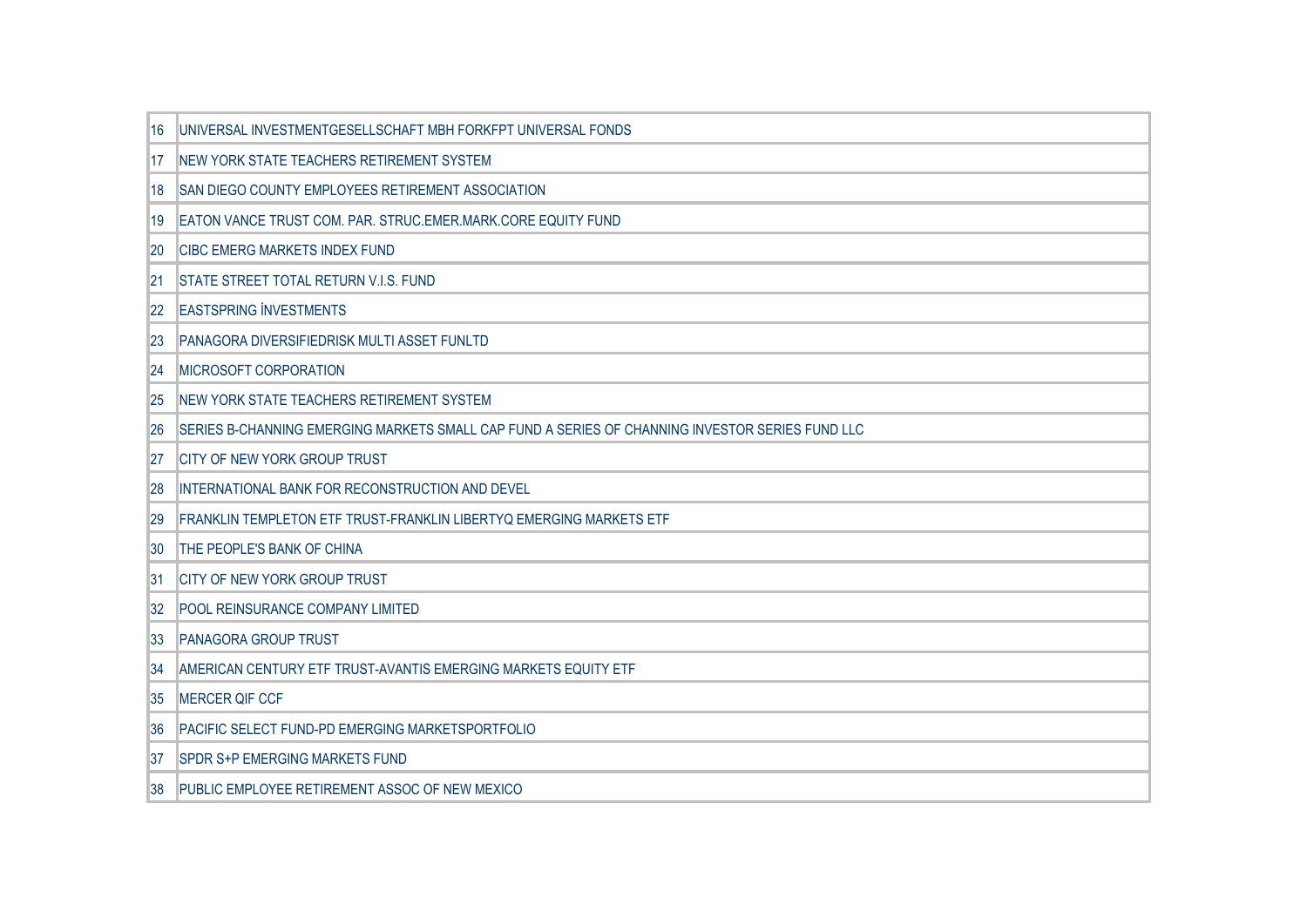| 39  | <b>INVESCO S AND P EMERGING MARKETS MOMENTUM ETF</b>             |
|-----|------------------------------------------------------------------|
| 40  | <b>STICHTING PHILIPS PENSIOENFONDS</b>                           |
| 141 | ISHARES CONTINENTAL EUROPEAN EQUITY INDEX FUND (UK)              |
| 42  | FRANKLIN TEMPLETON ETF TRUST-FRANKLIN LIBERTYQ GLOBAL EQUITY ETF |
| 43  | RUSSELL INVESTMENTS MULTI-ASSET FACTOR EXPOSURE FUND             |
| 144 | <b>VIRGINIA RETIREMENT SYSTEM</b>                                |
| 145 | ISHARES EMERGING MARKETS EQUITY INDEX FUND(UK)                   |
| 146 | VANGUARD FUNDS PUBLIC LIMITED COMPANY                            |
| 147 | VANGUARD INVESTMENTSERIES PLC                                    |
| 148 | <b>IBM 401K PLUS PLAN</b>                                        |
| 149 | <b>FRANKLIN LIBERTYSHARES ICAV</b>                               |
| 150 | <b>EUROPEAN CENTRAL BANK</b>                                     |
| 51  | <b>THE COMMONWEALTH FUND</b>                                     |
| 52  | CAISSE DE DEPOT ET PLACEMENT DU QUEBEC                           |
| 53  | <b>SSGA SPDR ETFS EUROPE I PUBLIC LIMITED COMPANY</b>            |
| 54  | STICHTING PENSIOENFONDS WERK-EN (RE) INTEGRATIE                  |
| 55  | PGIM FUNDS PUBLIC LIMITED COMPANY                                |
| 56  | AQUILA EMERGING MARKETS FUND                                     |
| 157 | BOARD OF PENSIONS OF THE EVANGELICAL LUTHERAN CHURCH IN AMERICA  |
| 58  | ALLIANZ VARIABLE INSURANCE PRODUCTS TRUST                        |
| 59  | AMERICAN CENTURY ETF TRUST-AVANTIS EMERGING MARKETS EQUITY FUND  |
| 160 | PINEBRIDGE DYNAMIC ASSET ALLOCATION FUND                         |
| 161 | <b>INVESCO PUREBETASM FTSE EMERGING MARKETS ETF</b>              |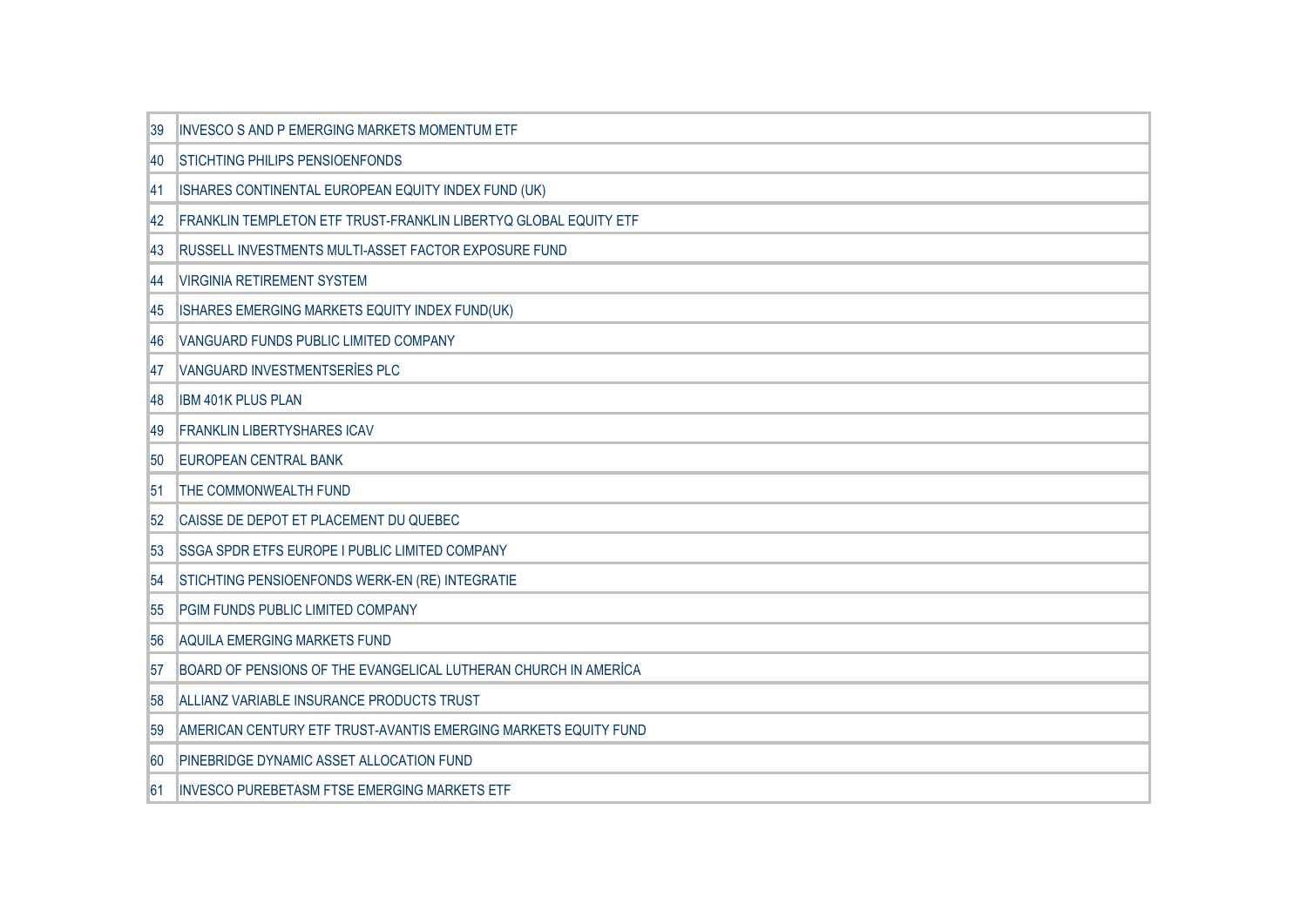| 62  | MELLON BANK N.A. EMPLOYEE BENE COLLINVEST FUND PLAN                    |
|-----|------------------------------------------------------------------------|
| 63  | VOYA EMERGING MARKETS INDEX PORTFOLIO                                  |
| 64  | <b>VALIC COMPANY I-GLOBAL STRATEGY FUND</b>                            |
| 65  | ADVANCED SERIES TRUST-AST PRUDENTIAL FLEXIBLE MULTI-STRATEGY PORTFOLIO |
| 66  | EATON VAN TR COMP COM TR FUND-PARAM STRU EM MAR EQ COM TR FU           |
| 67  | <b>ALASKA PERMANENT FUND CORPORATION</b>                               |
| 68  | NATIONAL EMPLOYMENT SAVINGS TRUST                                      |
| 69  | <b>MGI FUNDS PLC</b>                                                   |
| 170 | <b>BMO MSCI EMERGING MARKETS INDEXETF</b>                              |
| 71  | LVIP SSGA EMERGING MARKETS EQUITY INDEX FUND                           |
| 72  | <b>MAN NUMERIC EXPLORER</b>                                            |
| 173 | <b>TEXAS EDUCATION AGENCY</b>                                          |
| 74  | EMERGING MARKETS EQ.FUND SER.OF MO.PAC.FUT.WORLD FUNDS LLC             |
| 75  | ADVANCED SERIES TRUST AST PRUDENTIAL GROWTH ALLOCATION PORTFOLIO       |
| 176 | HC CAPITAL TRUST-THE EMERGING MARKETS PORTFOLIO                        |
| 177 | MANULIFE MULTIFACTOR EMERGING MARKETS INDEX ETF                        |
| 178 | SEVENTH SWEDISH NATIONAL PENSION FUND-AP7 EQUITY FUND                  |
| 179 | THE PEOPLE'S BANK OF CHINA                                             |
| 180 | GOLDMAN SACHS ETF TRUST-GOLDMAN SACHS EMERGING MARKETS EQUITY ETF      |
| 181 | UBS LUX INSTITUTIONAL SICAV EMERGING MARKETS EQUITY PASSIVE            |
| 82  | PHOENIX UMBRELLA FUND-PHOENIX GBAR FUND                                |
| 83  | <b>ESPA STOCK ISTANBUL</b>                                             |
| 84  | ERSTE-SPÜRINVEST KAPITALANI AGEGSELLSCHAFT MBH VBV EM.MARK E           |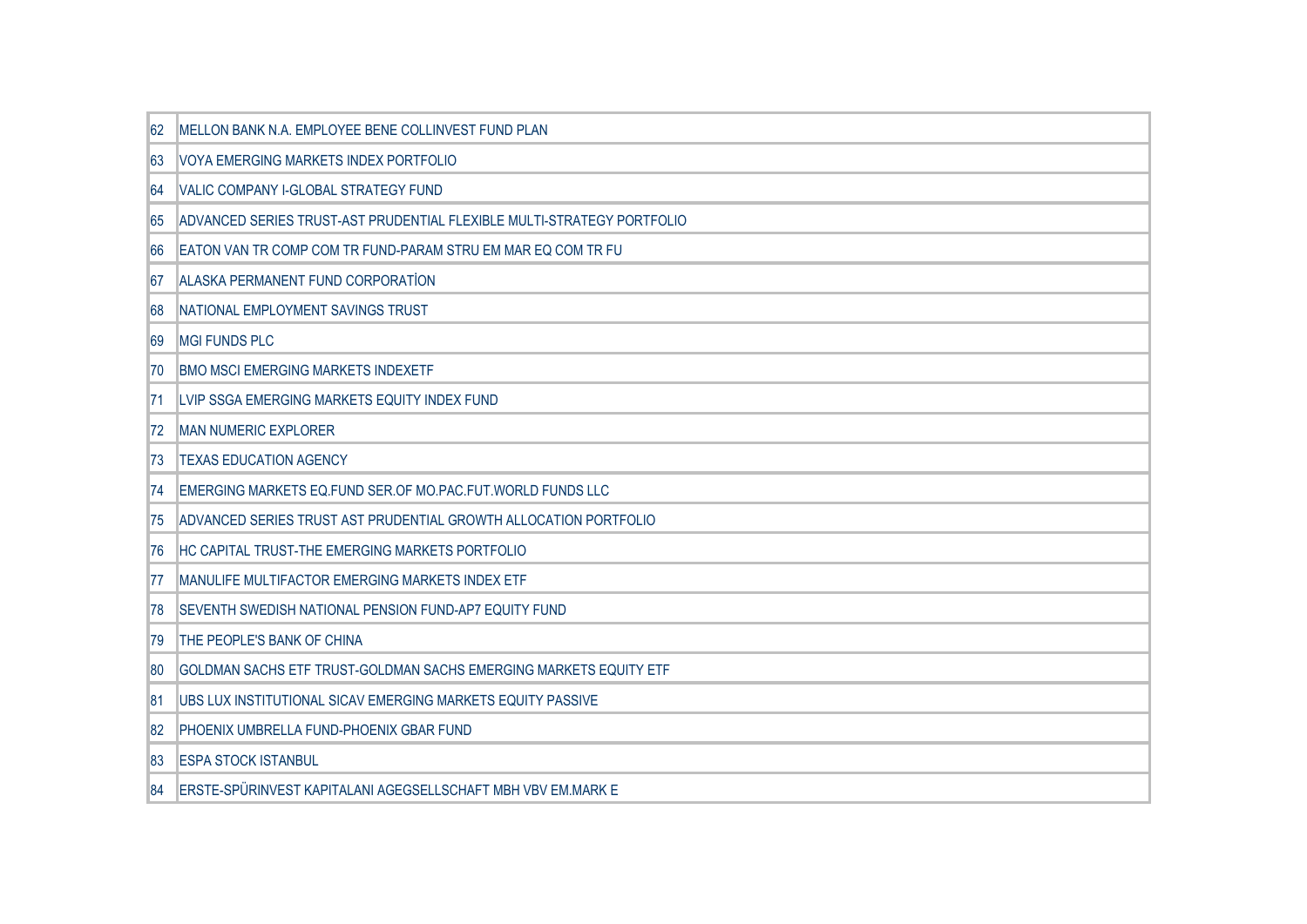| 85        | BMO MSCI ALL COUNTRY WORLD HIGHQUALITY INDEX ETF                                                     |
|-----------|------------------------------------------------------------------------------------------------------|
| 86        | <b>ARIZONA PSPRS TRUST</b>                                                                           |
| 187       | VANGUARD FTSE ALL-WORLD EX-US INDEX FUND                                                             |
| 88        | SUNAMERICA SERIES TRUST-SA EMERGING MARKETS EQUITY INDEX PORTFOLIO                                   |
| 89        | FRANKLIN LIBERTYQT EMERGING MARKETS INDEX ETF                                                        |
| 190       | <b>STATE OF NEW JERSEYCOMMON PENSION FUND D</b>                                                      |
| 191       | <b>BONY IOWA PUBLIC EMPLOYEES RETIREMENT SYSTEM</b>                                                  |
| 92        | <b>LEIA GROUP TRUST</b>                                                                              |
| 93        | VANGUARD FUNDS PUBLIC LIMITED COMPANY                                                                |
| 194       | MERCER QIF FUND PUBLIC LIMITED COMPANY                                                               |
| <b>95</b> | PINEBRIDGE GLOBAL DYNAMIC ABSOLUTE RETURN FUND                                                       |
| 96        | NATWEST TRUSTEE AND DEPOSITARY SERVICES LIMITED AS TRUSTEE OF ST JAMES'S PLACE GLOBAL EQUITY UNIT TR |
| 97        | CITY OF NEW YORK GROUP TRUST                                                                         |
| 198       | JOHN HANCOCK MULTIFACTOR EMERGING MARKETS ETF                                                        |
| 99        | PANAGORA RISK PARITY MULTI ASSET MASTER FUND LTD.                                                    |
|           | 100 STANLIB FUNDS LIMITED                                                                            |
| 101       | NATWEST TRUSTEE AND DEPOSITARY SERVICES LIMITED AS TRUSTEE OF ST JAMES'S PLACE STRATEGIC MANAGED UNI |
|           | 102 FRIENDS LIFE FUNDS LIMITED                                                                       |
|           | 103 HSBC MANAGED GROWTH FUND                                                                         |
|           | 104 FRIENDS LIFE LIMITED                                                                             |
|           | 105 REASSURE LIMITED                                                                                 |
|           | 106 HSBC MANAGED BALANCEDFUND                                                                        |
|           | 107 LOS ANGELES COUNTY EMPLOYEES RETIREMENT ASSOCIATIO                                               |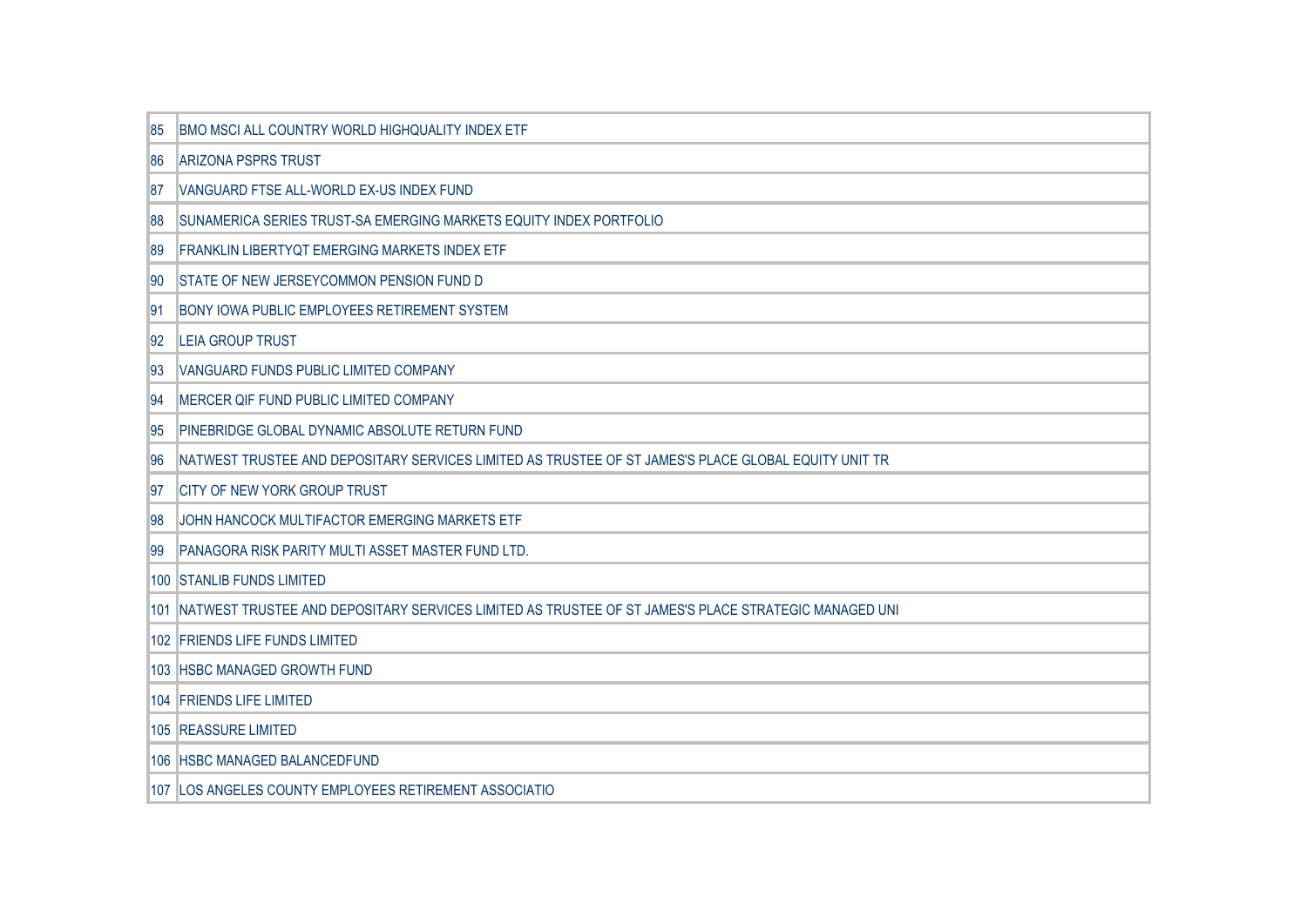| 108 ISHARES PUBLIC LIMITED COMPANY                                                                    |
|-------------------------------------------------------------------------------------------------------|
| 109 TCORPLM EMERGING MARKET SHARE FUND                                                                |
| 110 BLACKROCK ASSET MANAGEMENT SCHWEIZ AG ISHARES EMERGING MARKETS EQUITY INDEX FUND (CH)             |
| 111 LA FIRE AND POLICE PENSION SYSTEM                                                                 |
| 112 THE REGENTS OF THE UNIVERSITY OF CALIFORNIA                                                       |
| 113 INTERNATIONAL MONETARY FUND                                                                       |
| 114 PARAMETRIC TAX-MANAGED EMERGINGMARKETS FUND                                                       |
| 115 SPDR MSCI EMERGING MARKETS STRATEGICFACTORS ETF                                                   |
| 116 EMERGING MARKETS EQUITY INDEX ESG SCREENED FUND B                                                 |
| 117 EATON VANCE INT.IRELAND F.PLC EAT.VAN.INT.IRE.PARAM.EM.MAR.F                                      |
| 118 UTAH STATE RETIREMENT FUND                                                                        |
| 119 NTGI-QM COMMON DAILYEMERG MARK EQUITY INDEX FUND-NON LENDING                                      |
| 120 STATE STREET GLOBAL ADVISORS TRUST COMPANY INVESTMENT FUNDS FOR TAX EXEMPT RETIREMENT PLANS       |
| 121 STICHTING PENSIOENFONDS VOOR HUISARTSE                                                            |
| 122 THE REGENTS OF THE UNIVERSITY OF CALIFORNIA                                                       |
| 123 THE MASTER TRUST BANK OF JAPAN LTD. AS TRUSTEE FOR GOVERNMENT PENSION INV.                        |
| 124 FIDELITY INVESTMENT FUNDS-FIDELITY INDEX EMERGING MARKETS FUND                                    |
| 125 JNL EMERGING MARKETS INDEX FUND                                                                   |
| 126 FIDELITY INVESTMENT TRUST:FIDELITY SERIES EMERGING MARKETS OPPORTUNITIES FUND                     |
| 127 LEGAL AND GENERAL GLOBAL EQUITYINDEX FUND                                                         |
| 128 ISHARES MSCI TURKEY INVESTABLE MARKET INDEX FUND                                                  |
| 129 GLOBAL MACRO PORTFOLIO                                                                            |
| 130 CUSTODY BANK OF JAPAN LTD. AS TRUSTEE FOR AMONE MSCI ACWI CLIMATE PARIS ALIGNED INDEX MOTHER FUND |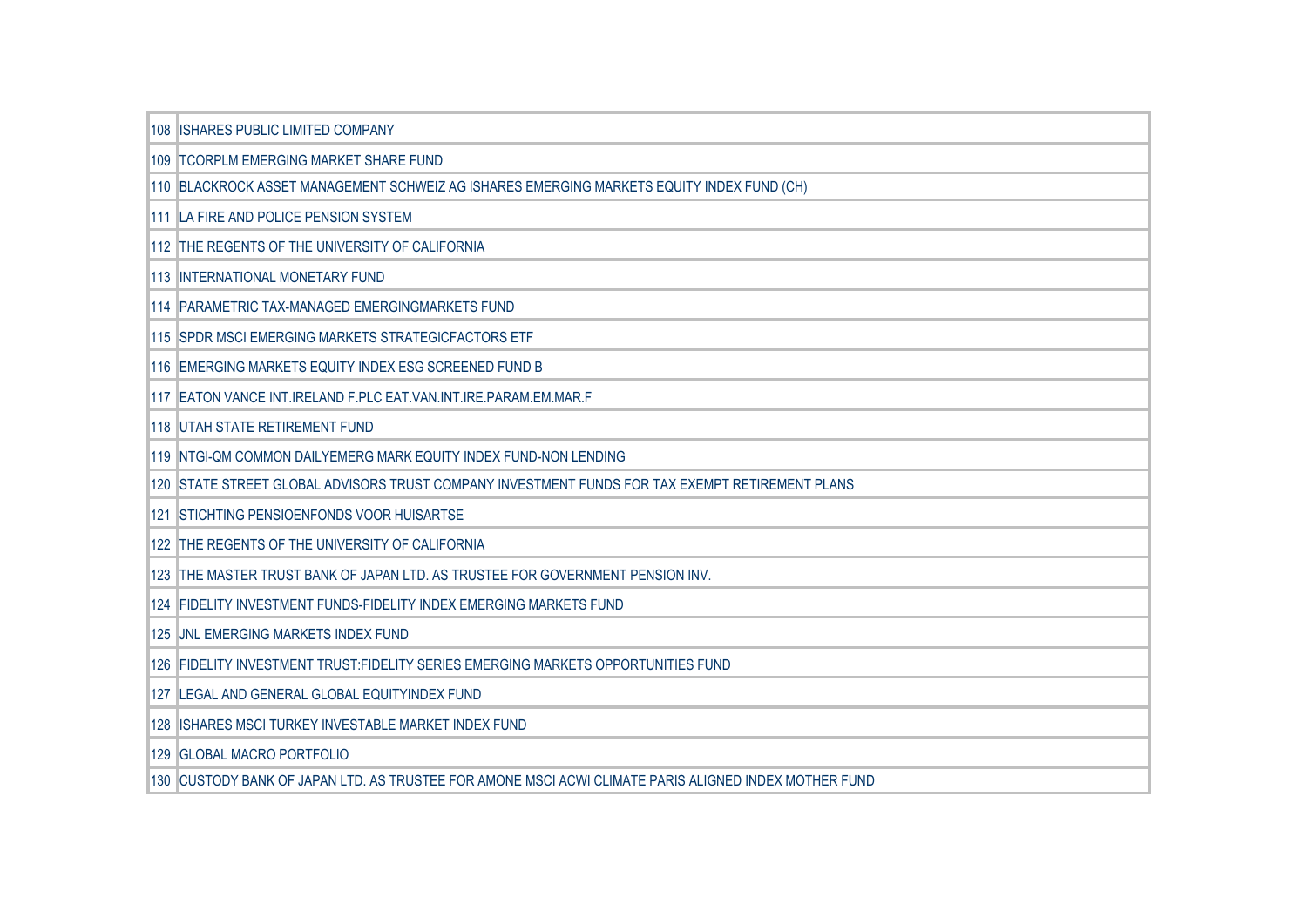| 131 NEW YORK LIFE INSURANCE AND ANNUITY CORPORATION             |
|-----------------------------------------------------------------|
| 132 NORTHERN EMERGING MARKETS EQUITY FUND                       |
| 133 GENERAL PENSION ANDSOCIAL SECURITY AUTHORITY                |
| 134 JOHN HANCOCK FUNDS II STRATEGIC EQUITY ALLOCATION FUND      |
| 135 FIDELITY EMERGING MARKETS OPPORTUNITIES INSTITUTIONAL TRUST |
| 136 XTRACKERS MSCI ALL WORLD EX US HEDGED EQUITY ETF            |
| 137 ABU DHABI RETIREMENT PENSIONS AND BENEFITS                  |
| 138 STICHTING PGGM DEPOSITARY                                   |
| 139 BLACKROCK GLOBAL INDEX FUNDS                                |
| 140 STATE OF WYOMING                                            |
| 141 BLACKROCK CDN MSCI EMERGING MARKETS INDEX FUND              |
| 142 MINEWORKERS PENSION SCHEME                                  |
| 143 PUBLIC SECTOR PENSION INVESTMENT BOARD                      |
| 144 GLOBAL X MSCI NEXT EMERGING AND FRONTIER ETF                |
| 145 SPDR S AND P EMERGIN G MARKETS ETF                          |
| 146 MORGAN STANLEY INVESTMENT FUNDS                             |
| 147 NEW YORK STATE COMMON RETIREMENT FUND                       |
| 148 NATIONAL PENSION INSURANCE FUND                             |
| 149 PINEBRIDGE ESG QUANTITATIVE INCOME AND GROWTH FUND          |
| 150 CHEVRON MASTER PENSION TRUST                                |
| 151 CONSULTING GROUP CAPITAL MARKETS FUNDS EMERGING MA          |
| 152 THE REGENTS OF THE UNIVERSITY OF CALIFORNIA                 |
| 153 ISHARES MSCI ACWI ETF                                       |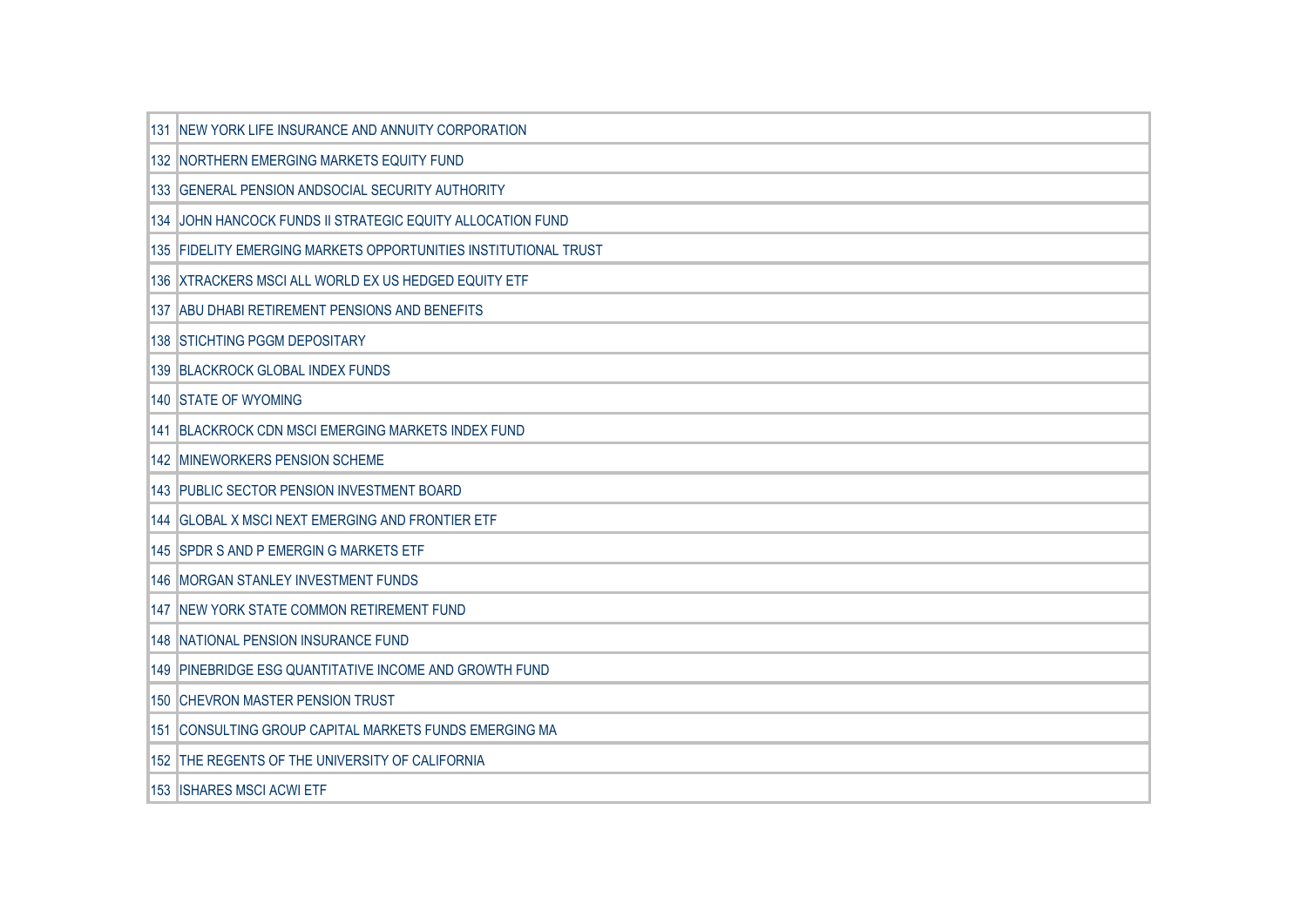| 154 EMERGING MARKETS EQUITY ESG SCREENED FUND B                                                       |
|-------------------------------------------------------------------------------------------------------|
| 155 FORSTA AP FONDEN                                                                                  |
| 156 THE MASTER TRUST BANK OF JAPANLTD.AS TRUSTEE FOR GOVERNMENT PENSION INV                           |
| 157 LEGAL GENERAL GLOBAL EMERGINGMARKETS INDEX FUND                                                   |
| 158 FIDELITY SALEM STREET TRU.FIDELITY SER.GL.EX U.S. INDEX FUND                                      |
| 159 STATE STREET GLOBAL ALL CAP EQUITY EX-U.S. INDEX PORTFOLIO                                        |
| 160 ISHARES MSCI ACWI EX US INDEX FUND                                                                |
| 161 THE MAS.TRU.B.O.JAP.LTD.A.TRU.FO.GOV.PENS.INV.FUND 400045832                                      |
| 162 ISHARES IV PUBLIC LIMITED COMPANY                                                                 |
| 163 INTERNATIONAL EXPATRIATE BENEFIT MASTER TRUST                                                     |
| 164 SCHWAB EMERGING MARKETS EQUITY ETF                                                                |
| 165 NORTHERN TRUST GLOBAL INVESTMENTS QUANTITATIVE                                                    |
| 166 THE INCUBATION FUND LTD.                                                                          |
| 167 AVIVA LIFE AND PENSIONS UK LTD                                                                    |
| 168 VANGUARD FIDUCIARY TRUST COMPANY INSTITUTIONAL TOTAL INTERNATIONAL STOCK MARKET INDEX TRUST II    |
| 169 LEGAL AND GENERAL COLLECTIVE INVESTMENT TRUST                                                     |
| 170 GOVERNMENT OF NORVWAY                                                                             |
| 171 LEGAL AND GENERAL EUROPEAN INDEX TRUST                                                            |
| 172 CLINTON NUCLEAR POWER PLANT QUALIFIED FUND                                                        |
| 173 VANGUARD INVESTMENTS FUNDS ICVC-VANGUARD FTSE GLOBAL ALL CAP INDEX FUND                           |
| 174 ISHARES MCSI EMERGING MARKETS INDEX FUND                                                          |
| 175 THE MASTER TRUST BANK OF JAPAN LTD. AS TRUSTEE FOR GOVERNMENT PENSION INVESTMENT FUND (400045849) |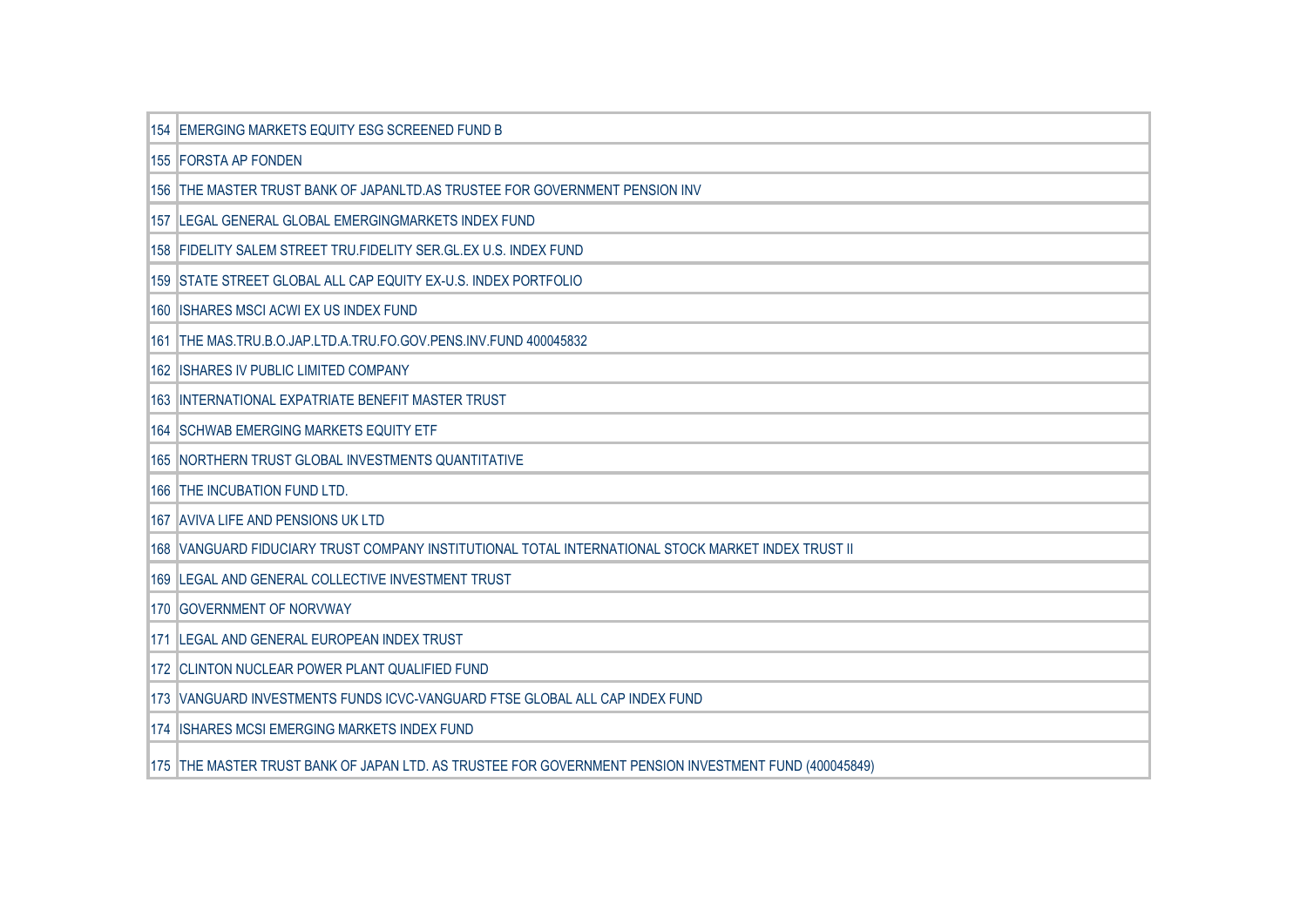| 176 UBS ASSET MANAGEMENT LIFE LTD                                            |
|------------------------------------------------------------------------------|
| 177 ISTATE STREET EMERGING MARKETS EQUITY INDEX FUND                         |
| 178 BARCLAYS GLOBAL INVESTORS INDEX SELECTION FUND                           |
| 179 PARAMETRIC TMEMC FUND LP.                                                |
| 180 FUTURE FUND BOARD OF GUARDIANS                                           |
| <b>181 INTERNATIONAL MONETARY FUND</b>                                       |
| 182 THE REGENTS OF THE UNIVERSITY OF CALIFORNIA                              |
| 183 FIDELITY UCITS II ICAV-FIDELITY MSCI EMERGING MARKETS INDEX FUND         |
| 184 THE MAS TR BANK OF JA LTD AS TR OF THE PROMOTION AND MUTUAL AID CORP. FO |
| 185 VANGUARD EMRG MKT STOCK INDEX                                            |
| 186 ABERDEEN STANDARD OEIC IV-ASI EMERGING MARKETS EQUITY TRACKER FUND       |
| 187 FIDELITY INVESTMENTTRUST.FIDELITY TOTALEMERGING MARKETS FUN              |
| 188 HSBC EMERGING MARKETS EQUITY INDEX FUND                                  |
| 189 THE NOM T A B CO. LTD.RE. INT EM BO INDEX LOC NO HEDGE MO FU             |
| 190 KAISER PERMANENTE GROUP TRUST                                            |
| 191 JEFFREY LLC                                                              |
| 192 FIDELITY INVESTMENTS MONEY MANAGEMENT INC                                |
| 193 EMERGING MARKET CORE EQUT PORTF DFA INV DIM GRO IN                       |
| 194 EMERGING MARKETS INDEX NON LENDABLE FUND B                               |
| 195   FIDELITY SALEM STREET TRUST: FIDELITY FLEX INTERNATIONAL INDEX FUND    |
| 196 THE REGENTS OF THE UNIVERSITY OF CALIFORNIA                              |
| 197 EMERGING MARKETS EQUITY SELECT ETF                                       |
| 198   SHARES II PUBLIC LIMITED COMPANY                                       |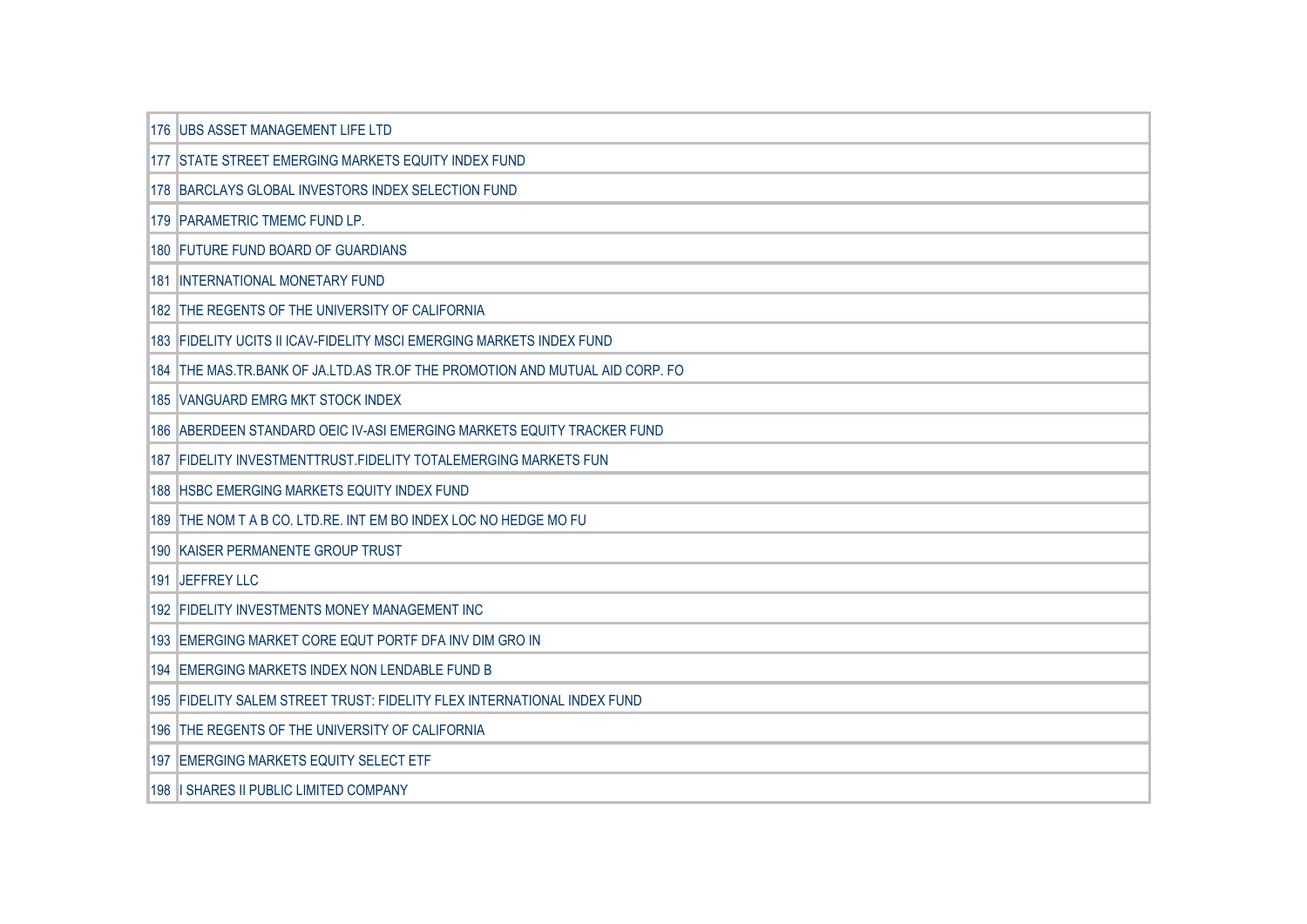|            | 199 FIDELITY SALEM STREET TRUST FIDELITY EMERGING MARKETS INDEX FUND               |
|------------|------------------------------------------------------------------------------------|
|            | 200 THE MASTER TRUST BANK OF JAPANLTD AS TRUSTEE FOR GOVERNMENT PENSION INV        |
| <b>201</b> | MACQUARIE MULTI-FACTOR FUND                                                        |
|            | 202 LGPS CENTRAL GLOBAL EX UK PASSIVE EQUITY FUND                                  |
|            | 203 GLOBAL MACRO ABSOLUTE RETURN ADVANTAGE PORTFOLIO                               |
|            | 204 BRITISH COAL STAFF SUPERANNUATION SCHEME                                       |
|            | <b>205 PARAMETRIC EMERGING MARKETS FUND</b>                                        |
|            | 206 JPMORGAN DIVERSIFIED RETURN EMERGING MARKETS EQUITYETF                         |
|            | 207 UBS (IRL) ETF PLC                                                              |
|            | 208   IRISH LIFE ASSURANCE PLC                                                     |
|            | 209 WM POOL-EQUITIES TRUST NO.75                                                   |
|            | 210 VERDIPAPIRFONDET KLP AKSJE FREMVOKSENDEMARKEDER INDEKS I                       |
|            | 211 FIDELITY SALEM STREET TRUZT: FIDELITY SAI EMERGING MARKETS INDEX FUND          |
|            | 212 FIDELITY INVESTMENTTRUST.FIDELITY EMER.MARKE.DISCOVERY FUND                    |
|            | 213 SSGA MSCI ACWI EX-USA INDEX NON-LENDINGDAILY TRUST                             |
|            | 214 STATE STREET IRELAND UNIT TRUST                                                |
|            | 215 PUBLIC EMPLOYEES RETIREMENT SYSTEM OF OHIO                                     |
|            | 216 THE MASTER TRUST BANK OF JAPAN LTD AS TRUSTEE FOR GOVERNMENT PENSION INV       |
|            | 217 COMMONWEALTH SPECIALIST FUND 52                                                |
|            | 218 LEGAL GENERAL INTERNATIONAL INDEX TRUST                                        |
|            | 219 AUSTRALIA POST SUPERANNUATION SCHEME                                           |
|            | 220 CUSTODY BANK OF JAPAN LTD. RE: SOMPO JAPAN FORTIS TURKISH EQUITIES MOTHER FUND |
|            | 221 UBS ETF                                                                        |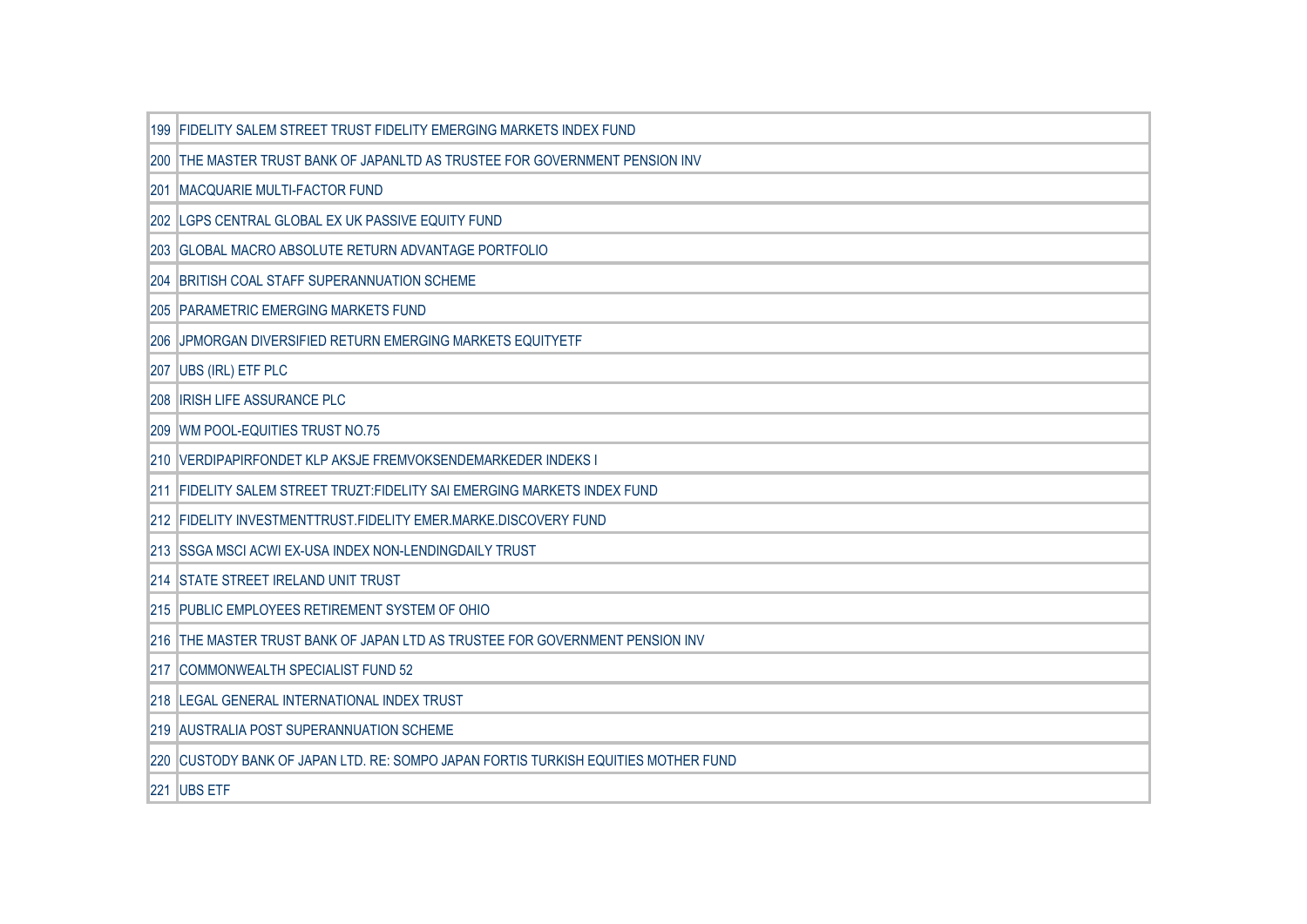|     | <b>ISHARES EMERGING MARKETS IMI EQUITY INDEX FUND</b>                      |
|-----|----------------------------------------------------------------------------|
|     | 223 FIDELITY EMERGING MARKETS EQUITY MULTI-ASSET BASE FUND                 |
|     | 224 SAS TRUSTEE CORPARATION POOLED FUND                                    |
|     | 225 BLACKROCK INST.TRUSTCOMP.N.A.INV.FUN.FO.EMPLO.BENEFIT TRUSTS           |
|     | 226 THREE MILE ISLAND UNIT ONE QUALIFIED FUND                              |
| 227 | EXELON GENERATION COMPANY LLC TAX QUALIFIED NUCLEAR DECOMMIS               |
|     | 228 FIRST TRUST EMERGING MARKETS SMALL CAP ALPHADEX FUND                   |
| 229 | FIDELITY SALEM STREET TRUST-FIDELITY TOTAL INTERNATIONAL INDEX FUND        |
| 230 | VARIABLE INSURANCE PRODUCTS FUND II-INTERNATIONAL INDEX PORTFOLIO          |
|     | 231 ONEPATH GLOBAL EMERGING MARKETS SHARES UNHEDGED INDEX POOL             |
|     | 232 MACQUARIE TRUE INDEX EMERGING MARKETS FUND                             |
|     | 233 CALIFORNIA PUBLIC EMPLOYEES RETIREMENT SYSTEM                          |
|     | 234 EMERGING MARKETS COMPLETION FUND L.P.                                  |
|     | 235 THE MASTER TRUST B.O. JAP. LTD.A.TRU.O.THE PROM.ANDMUT.AID CORP.F.PRI. |
|     | 236 ISHARES CORE MSCI TOTAL INTERNATIONAL STOCK ETF                        |
|     | <b>237 AVIVA INVESTORS</b>                                                 |
|     | <b>238 STATE STREET ICAV</b>                                               |
|     | 239 NATIONAL AUST LTD AS TRUST FOR VAN GUARD EMER MARK                     |
|     | 240 MINISTRY OF ECONOMY AND FINANCE                                        |
| 241 | <b>IISHARES CORE MSCI EMERGING MARKETS ETF</b>                             |
|     | 242 LEGAL AND GENERAL CCF                                                  |
|     | <b>243 ISHARES III PUBLIC LIMITED COMPANY</b>                              |
|     | 244 STATE STREET GLOBALADVISORS LUXEMBOURGSICAV                            |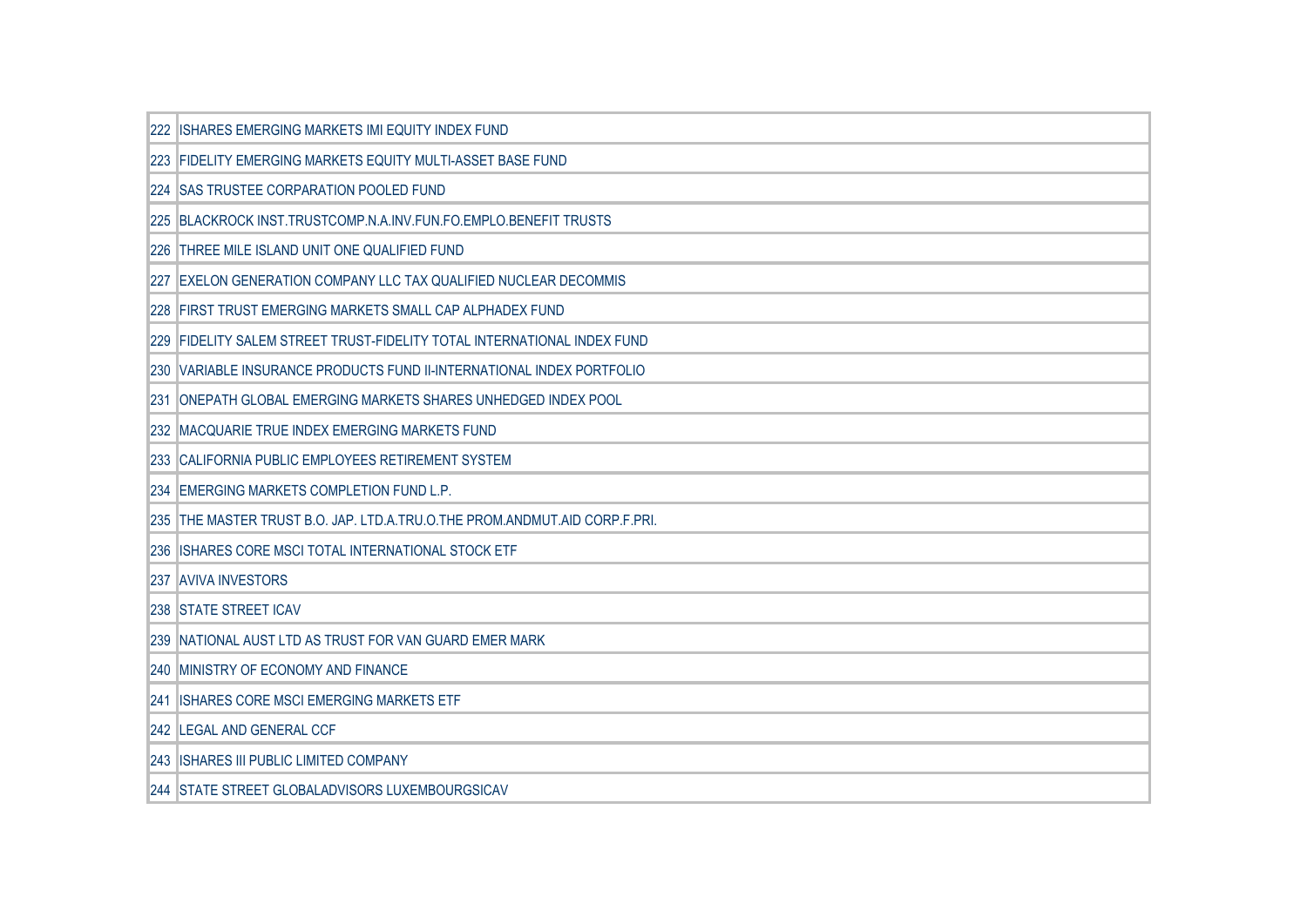|     | 245 CUSTODY BANK OF JAPAN LTD. RE: EMERGING EQUITY PASSIVE MOTHER FUND       |
|-----|------------------------------------------------------------------------------|
|     | 246 TIAA-CREF FUNDS-TIAA-CREF EMERGING MARKETS EQUITY INDEX FUND             |
|     | 247 SIX CIRCLES INTERNATIONAL UNCONSTRAINED EQUITY FUND                      |
|     | 248 JOHN HANCOCK FUNDS II EMERGING MARKETS FUND                              |
|     | 249 STICHTING MN SERVICES A ANDELEFONDS EMERING MARKETS                      |
|     | 250 LEGAL AND GENERAL ICAV                                                   |
|     | 251 THE NOM T A B CO. LTD.RE. INT EM ST INDMSCI EM NO HEDGE M F              |
|     | 252 SPDR MSCI ACWI EX US ETF                                                 |
| 253 | <b>GLOBAL ADVANTAGE FUNDS</b>                                                |
|     | 254  ISHARES MSCI EMERGING MARKETS EX CHINA ETF                              |
|     | 255 BUREAU OF LABOR FUNDS-LABOR PENSION FUND                                 |
|     | 256 SDA EMERGING MARKETS EQUITY INDEX FUND                                   |
| 257 | JJOHN HANCOCK FUNDS II INTERNATIONAL STRATEGIC EQUITY ALLOCATION FUND        |
|     | 258 FORD MOTOR COMPANY DEFINED BENEFIT MASTER TRUST                          |
|     | 259 STICHTING PENSIOENFONDS VAN DE METALEKTRO PME                            |
|     | <b>260 STATE OF MINNESOTA</b>                                                |
|     | <b>261 BLK MAGI FUND</b>                                                     |
|     | 262 THE MASTER TRUST BANK OF JAPANLTD.AS TRUSTEE FOR GOVERNMENT PENSION INV. |
|     | 263 BLACKROCK INST.TRUSTCOMP.N.A.INV.FUN.FO.EMPLO.BENEFIT TRUSTS             |
| 264 | JOHN HANCOCK VARIABLE INSURANCE TRUST INTERNATIONAL EQUITY INDEX TRUST       |
|     | 265 FIDELITY CENTRAL IPLFIDELITY EMERGING MREQUITY CENTRAL FUND              |
|     | 266 XTRACKERS MSCI EMERGING MARKETS HEDGED EQUITY ETF                        |
|     | 267 LEGAL AND GENERAL ASSURANCE PENSION MANAGEMENT                           |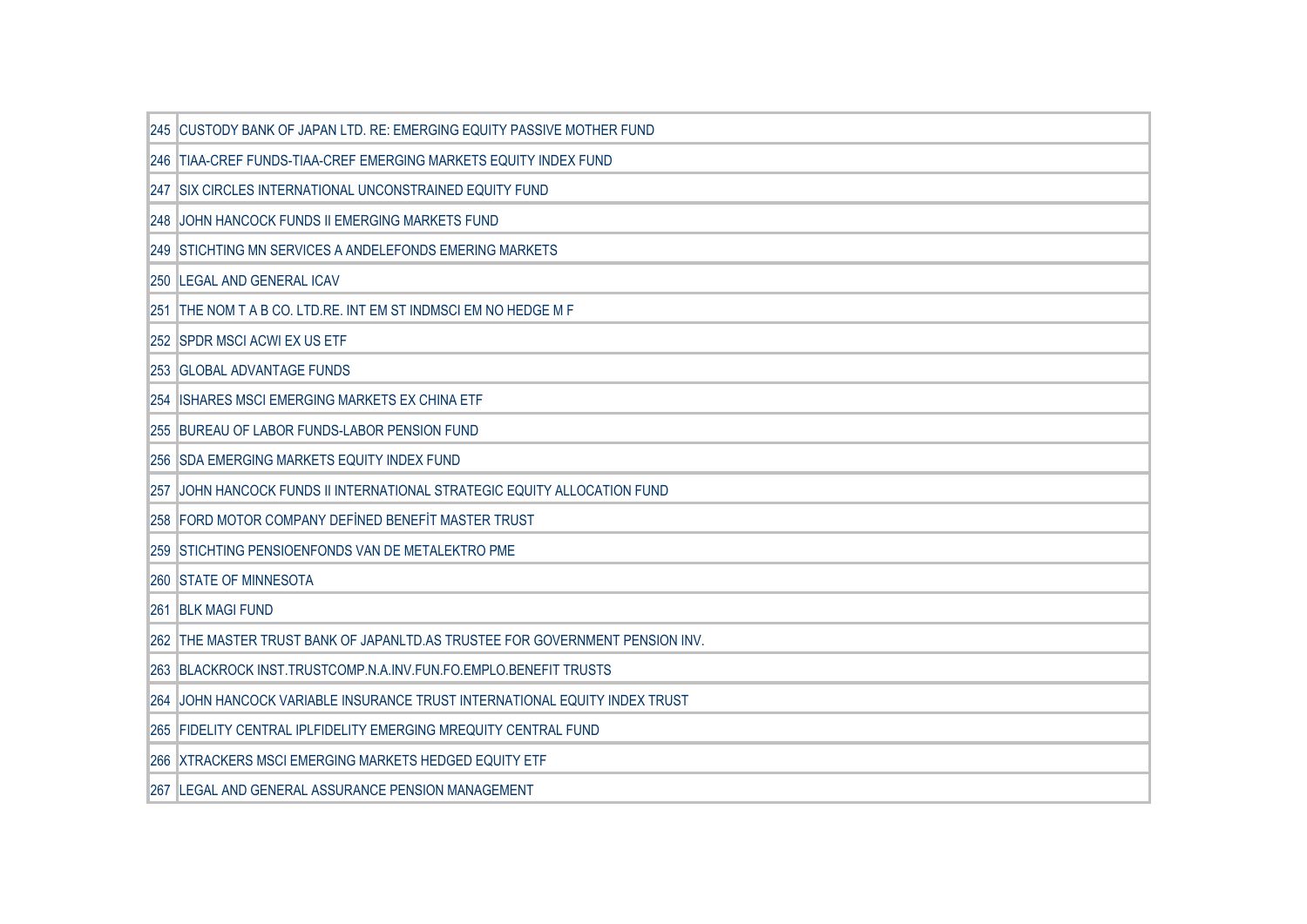|      | 268 FIAM GROUP TRUST FOR EMPLOYEE BENEFIT PLANS-FIAM EMERGING MARKETS OPPORTUNITIES COMMINGLED POOL |
|------|-----------------------------------------------------------------------------------------------------|
|      | 269 NTGI QM COMMON DAIL AL COUNT WORLD E U EQ IND FUND                                              |
|      | 270 SPARTAN GROUP TRUST FOR EMPLOYEE BENEFIT PLANS-SPARTAN EMERGIN MARKETS INDEX POOL               |
| 271  | <b>COLLEGE RETIREMENT EQUITIES FUND</b>                                                             |
|      | 272 INTERNATIONAL MONETARY FUND                                                                     |
|      | 273 FLEXSHARES MORNINGSTAR EMERGING MARKETSFACTOR TILT INDEX FU                                     |
|      | 274 CONNECTICUT GENERAL LIFE INSURANCE COMPANY                                                      |
|      | 275 STICHTING DEPOSITARY APG EMERGING MARKETS EQUITY POOL                                           |
|      | 276 EATON VANCE INT.IRELAND F.PLC EA.VA.INT.IRELA.GLO.MACRO FUND                                    |
|      | 277 NATIONAL COUNCIL FOR SOCIAL SECURITY FUND                                                       |
|      | <b>278 INTERNATIONAL MONETARY FUND</b>                                                              |
|      | 279 COLLEGE RETIREMENT EQUITIES FUND                                                                |
|      | 280 VANGUARD TOTAL INTERNATIONAL STOCK INDEX FUND                                                   |
| l281 | VANGUARD FIDUCIARY TRUST COMPANY INSTITUTIONAL TOTAL INTERNATIONAL STOCK MARKET INDEX TRUST         |
|      | 282 CITY OF PHILADELPHIA PUBLIC EMPLOYEES RETIREMENT SYSTEM                                         |
|      | 283 AMUNDI INDEX SOLUTIONS                                                                          |
|      | <b>284 INEW ZEALAND SUPERANNUATION FUND</b>                                                         |
|      | 285 COMMONWEALTH SUPERANNUATION CORPORATION                                                         |
|      | 286 FIDELITY SALEM STREET TRUST FIDELITY GLOBAL EX U.S. INDEX FUND                                  |
|      | 287 NTGI-QM COMMON DAILYALL COU WOR EX-US IN MA IN FU LE                                            |
|      | 288 HEST AUSTRALIA LIMITED                                                                          |
|      | 289 MSCI EQUITY INDEX FUND B-TURKEY                                                                 |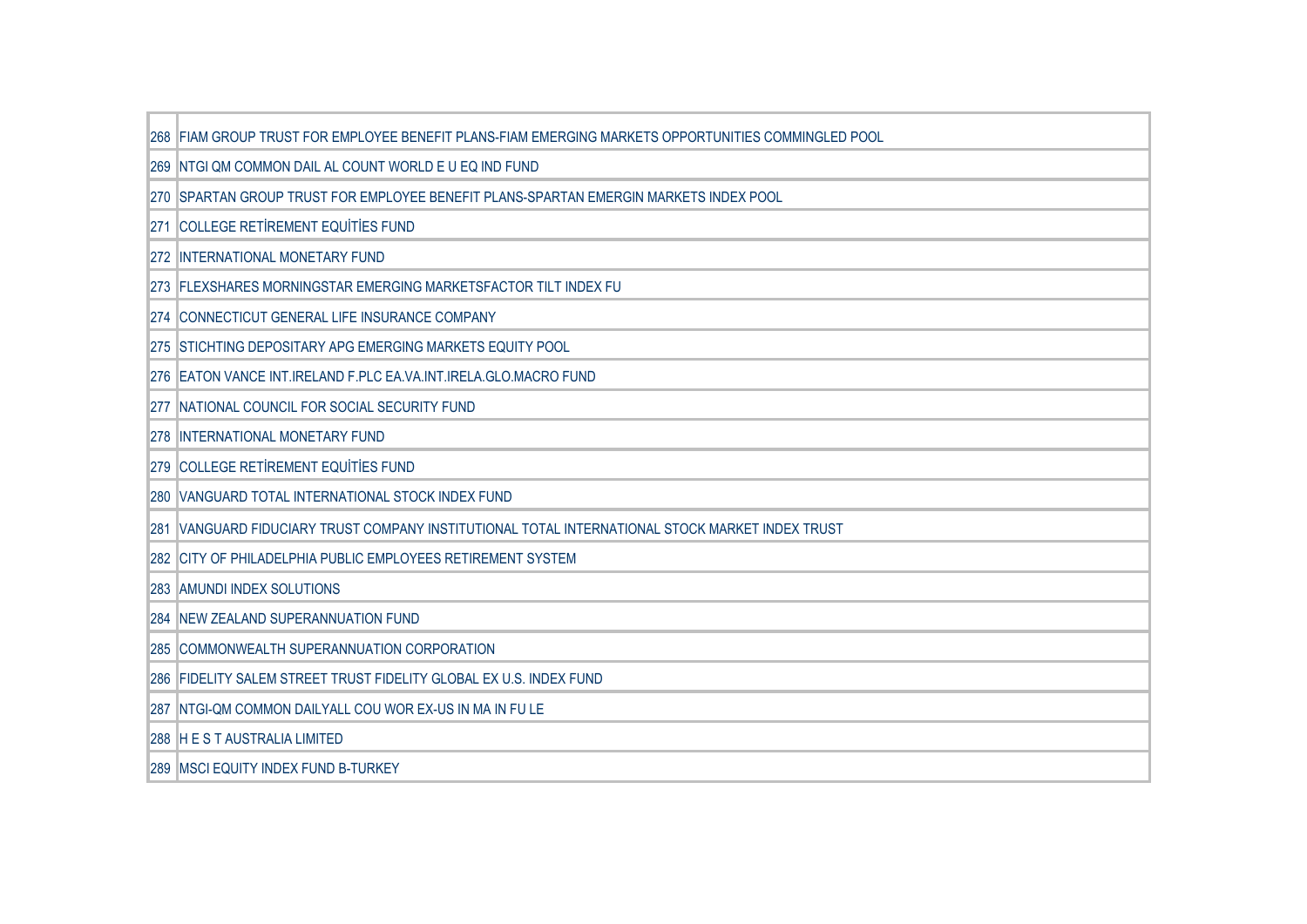| 290 PFMT RE BBAID ARROWST CAPITAL EM                                                       |
|--------------------------------------------------------------------------------------------|
| 291 BUREAU OF LABOR FUNDS-LABOR INSURANCE FUND                                             |
| 292 RSI ACTIONS EMERGENTES OCDE                                                            |
| 293 BRITISH COLUMBIA INVESTMENT MANAGEMENT COR                                             |
| 294 TEACHER RETIREMENT SYSTEM OF TEXAS                                                     |
| 295 FIDELITY SALEM STREET TRUST: FIDELITY ZERO INTERNATIONAL INDEX FUND                    |
| 296 MSCI ACWI EX-U.S IMI INDEX FUND B2                                                     |
| 297 AVIVA INVESTORS INVES. FUNDS ICVC AV. INVES. INTER. IN. TRA. FUND                      |
| 298 EATON VANCE GLOBAL MARCO ABSOLUTE RETURN ADVANTAGE MASTER FUND LTD.                    |
| 299 THE MASTER TRUST BANK OF JAPANLTD AS TRUSTEE FOR PENSION FUND 40003907                 |
| 300 PENSION PROTECTION FUND                                                                |
| 301 GOVERNMENT EMPLOYEES SUPERANNUATION BOARD                                              |
| 302 TURKEY MSCI EMERGINGMARKETS INDEX COMMON TRUST FUND                                    |
| 303 STRATEGIC INTERNATIONAL EQUITY FUND                                                    |
| 304  IOOF INVESTMENT SERVICES LIMITED AS TRUSTEE FOR WHOLESALE INTERNATIONAL CORE EQUITIES |
| 305 WHOLESALE UNIT TRUST MSCI EMERGING MARKETS INDEX SHARES FUND                           |
| 306 AMP EMERGING MARKETS INDEX FUND                                                        |
| 307 ALLIANZGI-FONDS LUNA A                                                                 |
| 308 ALLIANZGI-S AKTIEN                                                                     |
| 309 AUSTRALIAN CATHOLIC SUPERANNUATION AND RETIREMENT FUND                                 |
| 310 MARİ BAŞAK                                                                             |
| 311 MUHAMMED HAMZA ALTINTAŞ                                                                |
| 312 MEHMET ALDONAT BEYZATLAR                                                               |